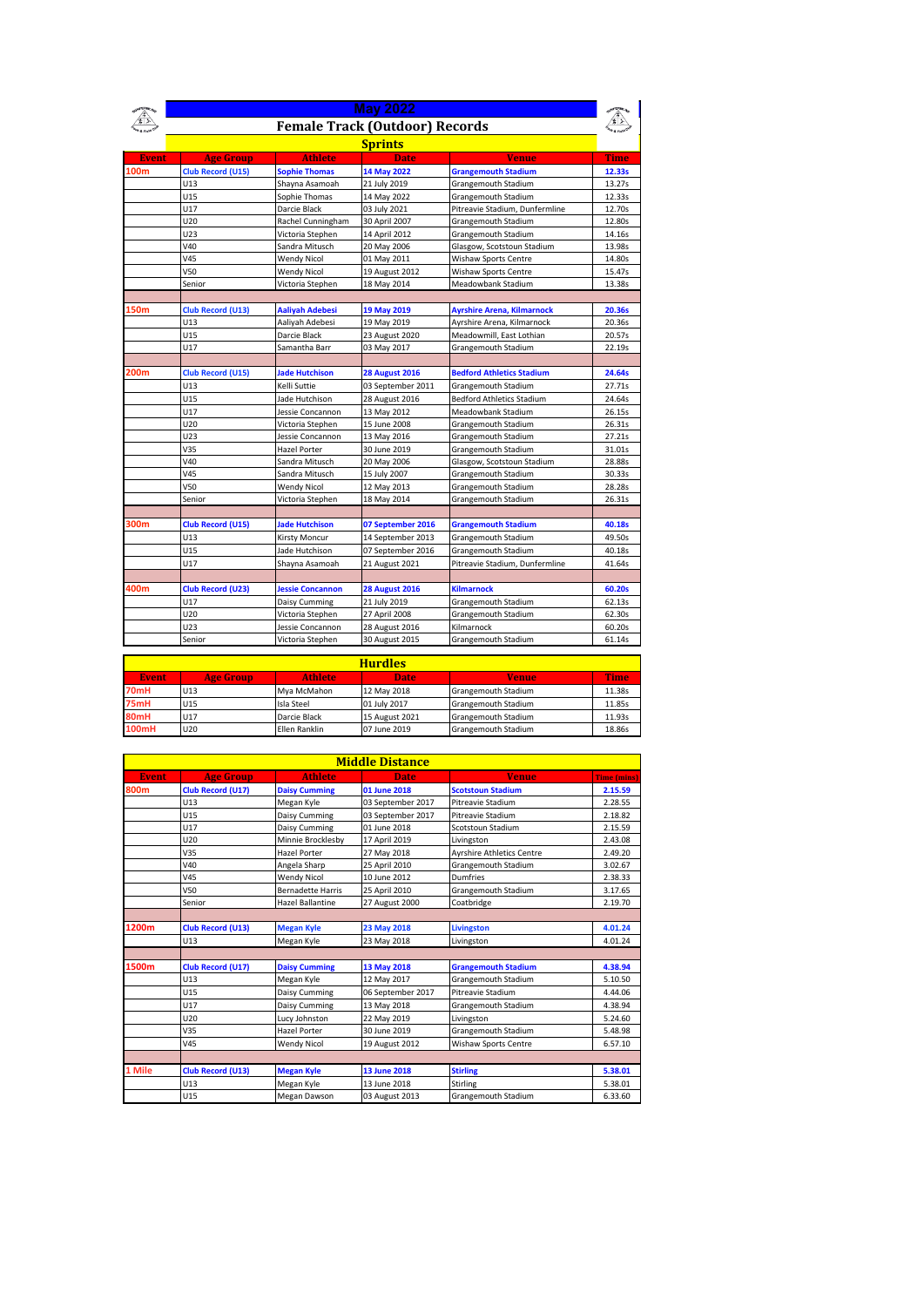|              | <b>Long Distance</b>     |                          |                   |                          |                    |  |  |  |
|--------------|--------------------------|--------------------------|-------------------|--------------------------|--------------------|--|--|--|
| <b>Event</b> | Age Group                | <b>Athlete</b>           | <b>Date</b>       | <b>Venue</b>             | <b>Time (mins)</b> |  |  |  |
| 3000m        | <b>Club Record (U17)</b> | <b>Katie Lancaster</b>   | 31 May 2019       | <b>Scotstoun Glasgow</b> | 12.13.59           |  |  |  |
|              | U17                      | Katie Lancaster          | 31 May 2019       | <b>Scotstoun Glasgow</b> | 12.13.59           |  |  |  |
|              | U20                      | Minnie Brocklesby        | 31 May 2019       | <b>Scotstoun Glasgow</b> | 12.35.72           |  |  |  |
|              | V35                      | Carla Thomas             | 01 September 2019 | Kilmarnock               | 13.42.49           |  |  |  |
|              |                          |                          |                   |                          |                    |  |  |  |
| 5000m        | <b>Club Record (U17)</b> | <b>Katie Lancaster</b>   | 03 May 2019       | <b>Edinburgh</b>         | 20.28              |  |  |  |
|              | U13                      | <b>Rachel Barnett</b>    | 30 July 2021      | Dunfermline              | 22.26              |  |  |  |
|              | U15                      | Lucy Johnston            | 28 June 2015      | Woodmill.Dunfermline     | 21.44              |  |  |  |
|              | U17                      | Katie Lancaster          | 03 May 2019       | Edinburgh                | 20.28              |  |  |  |
|              | U20                      | Minnie Brocklesby        | 03 May 2019       | Edinburgh                | 21.32              |  |  |  |
|              |                          |                          |                   |                          |                    |  |  |  |
| 10000m       | <b>Club Record (U17)</b> | <b>Minnie Brocklesby</b> | 23 September 2018 | <b>Edinburgh</b>         | 46.28              |  |  |  |
|              | U17                      | Minnie Brocklesby        | 23 September 2018 | Edinburgh                | 46.28              |  |  |  |

|              | <b>Relays</b>     |                                                                                 |                   |                        |             |  |  |
|--------------|-------------------|---------------------------------------------------------------------------------|-------------------|------------------------|-------------|--|--|
| <b>Event</b> | <b>Age Group</b>  | <b>Athlete</b>                                                                  | <b>Date</b>       | <b>Venue</b>           | <b>Time</b> |  |  |
| 4 x 100m     | Club record (U15) | Sarah Kane,<br><b>Sophie Thomas,</b><br>Amy Jenkinson,<br><b>Shayna Asamoah</b> | 11 September 2021 | Kilbrachan, Linwood    | 50.86s      |  |  |
|              | U13               | Shayna Asamoah,<br>Sophie Thomas,<br>Kirstin Penman,<br>Aaliyah Adebesi         | 15 September 2019 | Pitreavie, Dunfermline | 54.69s      |  |  |
|              | U <sub>15</sub>   | Sarah Kane.<br>Sophie Thomas,<br>Amy Jenkinson,<br>Shayna Asamoah               | 11 September 2021 | Kilbrachan, Linwood    | 50.86s      |  |  |
|              | U17               | Unknown athletes                                                                | 16 June 2013      | Grangemouth            | 52.29s      |  |  |
|              |                   |                                                                                 |                   |                        |             |  |  |
| 4 x 300m     | U <sub>15</sub>   | Shayna Asamoah,<br>Sophie Thomas,<br>Ellie Candlish,<br>Kirstin Penman          | 11 September 2021 | Kilbrachan, Linwood    | 3.01.28m    |  |  |
|              |                   |                                                                                 |                   |                        |             |  |  |
| 3 x 800m     | U13               | Rachel Barnett,<br>Macy Wainwright,<br>Freya Kiernan                            | 11 September 2021 | Kilbrachan, Linwood    | 08.48.62m   |  |  |
|              | U15               | Ruby Candlish,<br>Evie Sharp,<br><b>Emily Fullerton</b>                         | 11 September 2021 | Kilbrachan, Linwood    | 08.08.06m   |  |  |

| <b>Combined Events</b> |                          |                     |                   |                                   |              |  |  |
|------------------------|--------------------------|---------------------|-------------------|-----------------------------------|--------------|--|--|
| <b>Event</b>           | <b>Record</b>            | <b>Athlete</b>      | <b>Date</b>       | <b>Venue</b>                      | <b>Total</b> |  |  |
| <b>Pentathlon</b>      | <b>Club Record (U15)</b> | <b>Isla Steel</b>   | 01 July 2017      | <b>Grangemouth Stadium</b>        | 2,742 pts    |  |  |
|                        | U <sub>13</sub>          | Mva McMahon         | 14 July 2018      | Grangemouth Stadium               | 2,722 pts    |  |  |
|                        | U15                      | Isla Steel          | 01 July 2017      | Grangemouth Stadium               | 2,742 pts    |  |  |
|                        | U17                      | Victoria Stephen    | 03 September 2006 | Dundee                            | 2,496 pts    |  |  |
|                        | U20                      | Victoria Stephen    | 31 May 2007       | Pitreavie Stadium                 | 2,537 pts    |  |  |
|                        |                          |                     |                   |                                   |              |  |  |
| <b>Heptathlon</b>      | <b>Club Record (U17)</b> | <b>Darcie Black</b> | 11 July 2021      | <b>Kilmarnock Athletics Arena</b> | 3,993pts     |  |  |
|                        | U17                      | Darcie Black        | 11 July 2021      | Kilmarnock Athletics Arena        | 3,993pts     |  |  |